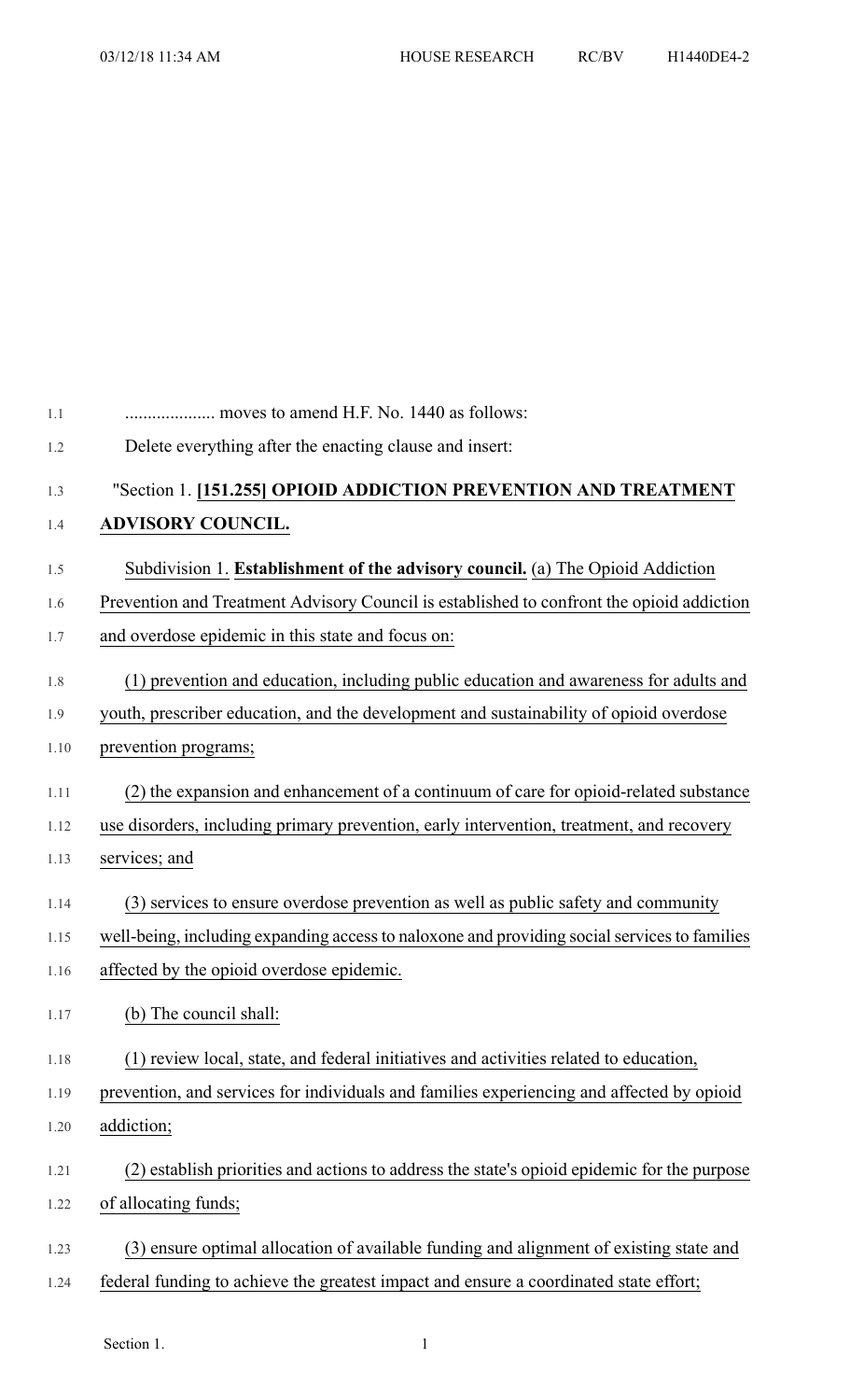| 2.1  | (4) develop criteria and procedures to be used in awarding grants and allocating available  |
|------|---------------------------------------------------------------------------------------------|
| 2.2  | funds from the opioid addiction prevention and treatment account; and                       |
| 2.3  | (5) develop measurable outcomes to determine the effectiveness of the funds allocated.      |
| 2.4  | (c) The council shall make recommendations on grant and funding options for the funds       |
| 2.5  | annually appropriated to the commissioner of human services from the opioid addiction       |
| 2.6  | prevention and treatment account. The options for funding may include, but are not limited  |
| 2.7  | to: prescriber education; the development and sustainability of prevention programs; the    |
| 2.8  | creation of a continuum of care for opioid-related substance abuse disorders, including     |
| 2.9  | primary prevention, early intervention, treatment, and recovery services; and additional    |
| 2.10 | funding for child protection case management services for children and families affected    |
| 2.11 | by opioid addiction. The council shall submit recommendations for funding options to the    |
| 2.12 | commissioner of human services, and to the chairs and ranking minority members of the       |
| 2.13 | legislative committees with jurisdiction over health and human services policy and finance, |
| 2.14 | by March 1 of each year, beginning March 1, 2019.                                           |
| 2.15 | Subd. 2. <b>Membership.</b> (a) The council shall consist of 17 members appointed by the    |
| 2.16 | commissioner of human services, except as otherwise specified:                              |
| 2.17 | (1) two members of the house of representatives, one from the majority party appointed      |
| 2.18 | by the speaker of the house and one from the minority party appointed by the minority       |
| 2.19 | leader;                                                                                     |
| 2.20 | (2) two members of the senate, one from the majority party appointed by the senate          |
| 2.21 | majority leader and one from the minority party appointed by the senate minority leader;    |
| 2.22 | (3) one member appointed by the Board of Pharmacy;                                          |
| 2.23 | (4) one member who is a medical doctor appointed by the Minnesota chapter of the            |
| 2.24 | American College of Emergency Physicians;                                                   |
| 2.25 | (5) one member representing programs licensed under chapter 245G that specialize in         |
| 2.26 | serving people with opioid use disorders;                                                   |
| 2.27 | (6) one member who is a medical doctor appointed by the Minnesota Hospital                  |
| 2.28 | Association;                                                                                |
| 2.29 | one member who is a medical doctor appointed by the Minnesota Society of Addiction          |
| 2.30 | Medicine;                                                                                   |
| 2.31 | (8) one member representing a pain psychologist;                                            |
| 2.32 | (9) one member appointed by the Steve Rummler Hope Network;                                 |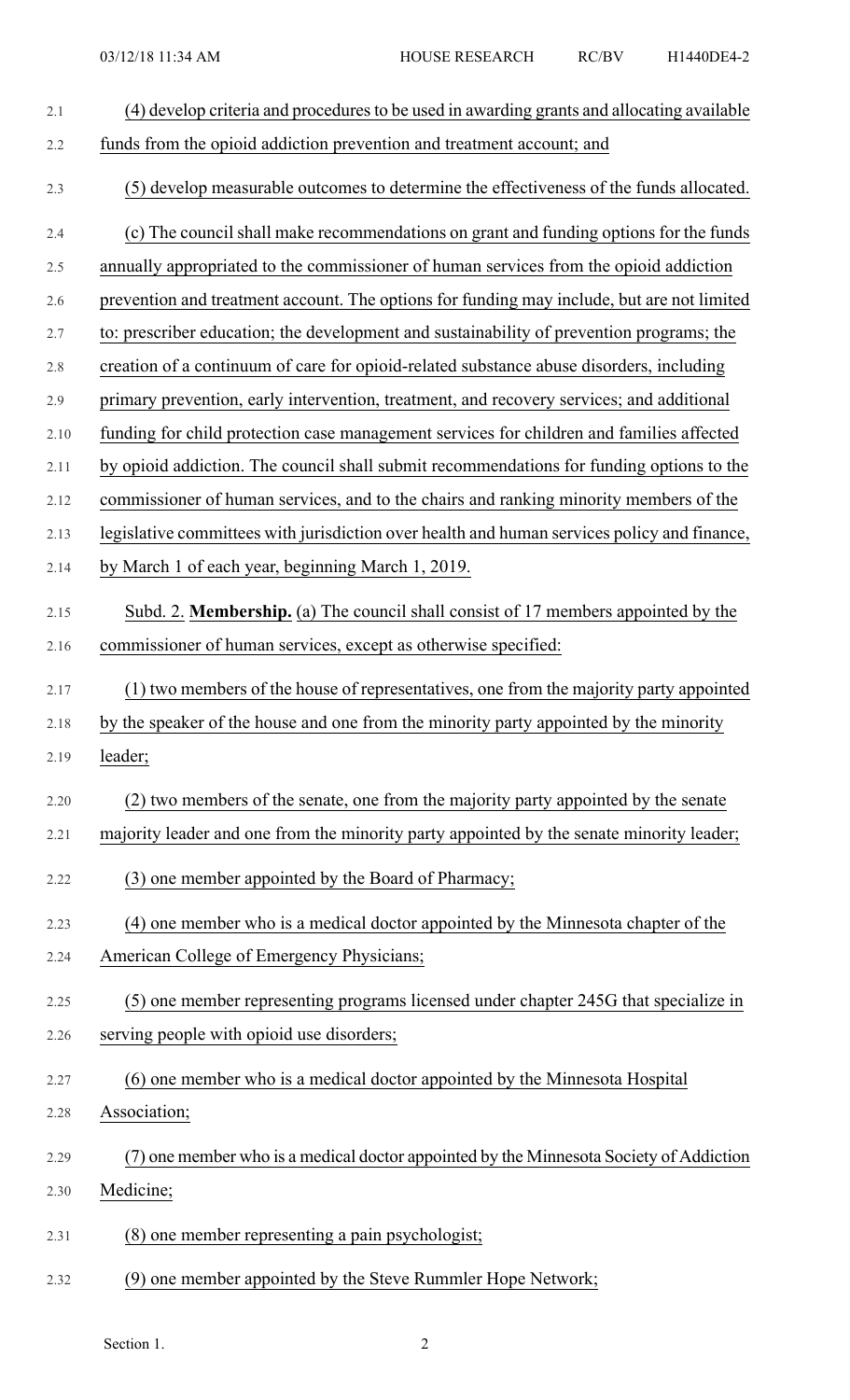| 3.1  | (10) one member appointed by the Minnesota Ambulance Association;                                |
|------|--------------------------------------------------------------------------------------------------|
| 3.2  | (11) one member representing the Minnesota courts who is a judge or law enforcement              |
| 3.3  | officer;                                                                                         |
| 3.4  | (12) one public member who is a Minnesota resident and who has been impacted by the              |
| 3.5  | opioid epidemic;                                                                                 |
| 3.6  | (13) one member representing an Indian tribe;                                                    |
| 3.7  | (14) the commissioner of human services or designee; and                                         |
| 3.8  | (15) the commissioner of health or designee.                                                     |
| 3.9  | (b) The commissioner shall coordinate appointments to provide geographic diversity               |
| 3.10 | and shall ensure that at least one-half of council members reside outside of the seven-county    |
| 3.11 | metropolitan area.                                                                               |
| 3.12 | (c) The council is governed by section 15.059, except that members of the council shall          |
| 3.13 | receive no compensation other than reimbursement for expenses. Notwithstanding section           |
| 3.14 | 15.059, subdivision 6, the council shall not expire.                                             |
| 3.15 | (d) The chair shall convene the council at least quarterly, and may convene other meetings       |
| 3.16 | as necessary. The chair shall convene meetings at different locations in the state to provide    |
| 3.17 | geographic access, and shall ensure that at least one-half of the meetings are held at locations |
| 3.18 | outside of the seven-county metropolitan area.                                                   |
| 3.19 | (e) The commissioner of human services shall provide staff and administrative services           |
| 3.20 | for the advisory council.                                                                        |
| 3.21 | (f) The council is subject to chapter 13D.                                                       |
| 3.22 | Sec. 2. [151.256] OPIOID ADDICTION PREVENTION AND TREATMENT                                      |
| 3.23 | <b>ACCOUNT.</b>                                                                                  |
| 3.24 | Subdivision 1. Establishment. The opioid addiction prevention and treatment account              |
| 3.25 | is established in the special revenue fund in the state treasury. All state appropriations to    |
| 3.26 | the account, and any federal funds or grant dollars received for the prevention and treatment    |
| 3.27 | of opioid addiction, shall be deposited into the account.                                        |
| 3.28 | Subd. 2. Use of account funds. (a) For fiscal year 2019, money in the account is                 |
| 3.29 | appropriated as specified in section 3.                                                          |
| 3.30 | (b) For fiscal year 2020 and subsequent fiscal years, money in the opiate addiction              |
| 3.31 | prevention and treatment account is appropriated to the commissioner of human services,          |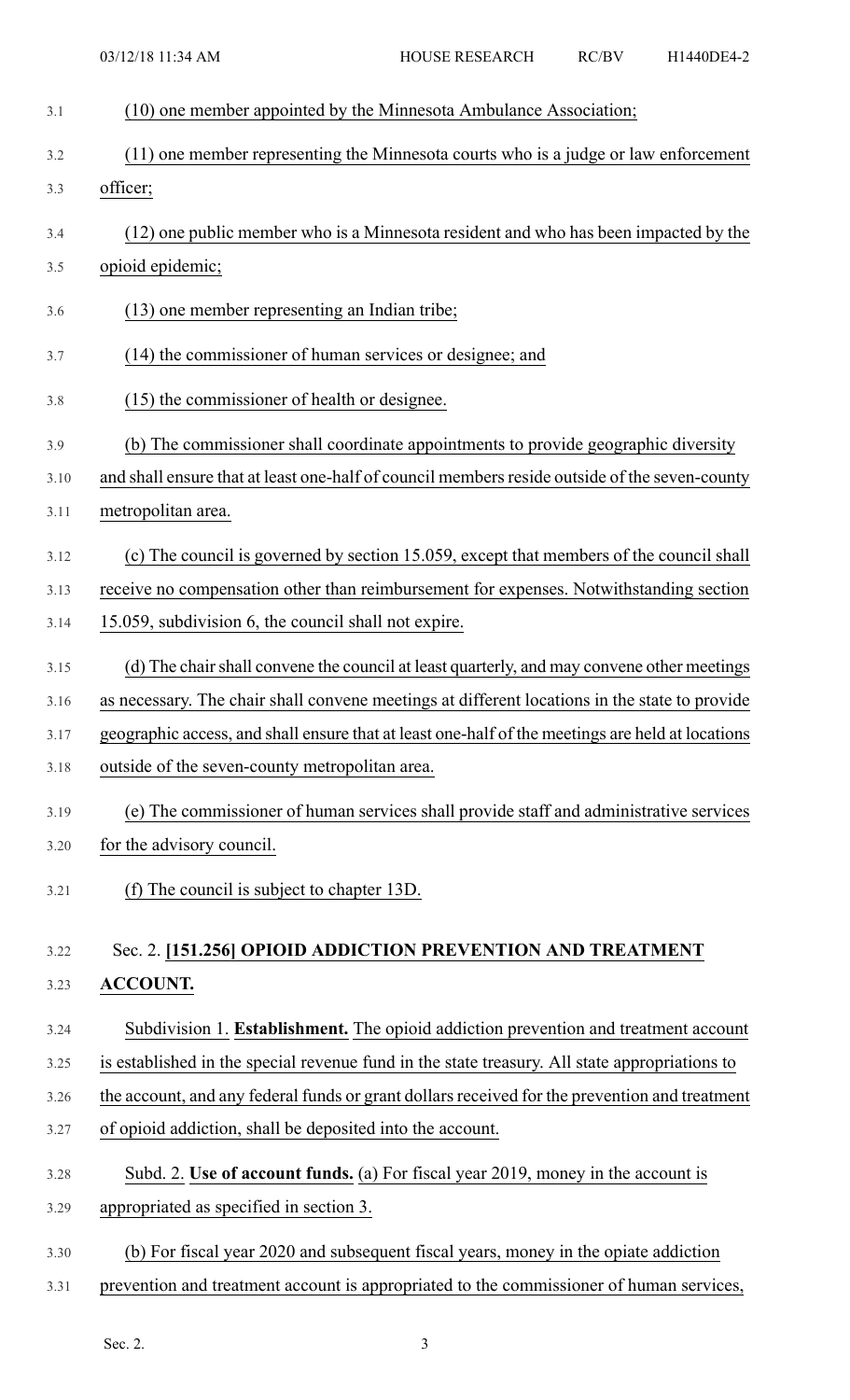4.1 to be awarded, in consultation with the Opioid Addiction Prevention and Treatment Advisory 4.2 Council, as grants or as other funding as determined appropriate to address the opioid 4.3 epidemic in the state. Each recipient of grants or funding shall report to the commissioner 4.4 and the advisory council on how the funds were spent and the outcomes achieved, in the 4.5 form and manner specified by the commissioner. 4.6 Subd. 3. **Annual report.** Beginning January 15, 2019, and each January 15 thereafter, 4.7 the commissioner, in consultation with the Opioid Addiction Prevention and Treatment 4.8 Advisory Council,shall report to the chairs and ranking minority members of the legislative 4.9 committees with jurisdiction over health and human services policy and finance, on the 4.10 grants and funds awarded under thissection and section 3, and the outcomes achieved. Each 4.11 report must also identify those instances for which the commissioner did not follow the 4.12 recommendations of the advisory council, and the commissioner's rationale for taking this 4.13 action. 4.14 Sec. 3. **APPROPRIATION; OPIOID ADDICTION PREVENTION AND** 4.15 **TREATMENT.** 4.16 Subdivision 1. **Commissioner of human services.** (a) For fiscal year 2019, \$16,500,000 4.17 istransferred from the general fund to the opioid addiction prevention and treatment account. 4.18 This money is appropriated from the account to the commissioner of human services. The 4.19 commissioner, in consultation with the Opioid Addiction Prevention and Treatment Advisory 4.20 Council, shall distribute the appropriation according to this subdivision. 4.21 (b) At least 30 percent of the available funds shall be used for county social services 4.22 agencies to provide services to children in placement who are affected by opioid addiction. 4.23 The commissioner shall distribute the money allocated under this subdivision proportionally 4.24 to counties based on the number of open child protection case management cases in the 4.25 county using data from the previous calendar year. 4.26 (c) At least ten percent of the available funds shall be used to provide grants to county 4.27 boards to fund programs and services to prevent and treat opioid addiction. 4.28 (d) The commissioner may use up to five percent of the available funds for administration 4.29 of this section and to provide staff and administrative services for the Opioid Addiction 4.30 Prevention and Treatment Advisory Council. 4.31 (e) The remaining appropriation must be used for the following purposes: 4.32 (1) providing grants to nonprofit organizations, including grants to regional emergency 4.33 medical services programs regulated under Minnesota Statutes, section 144E.50, for the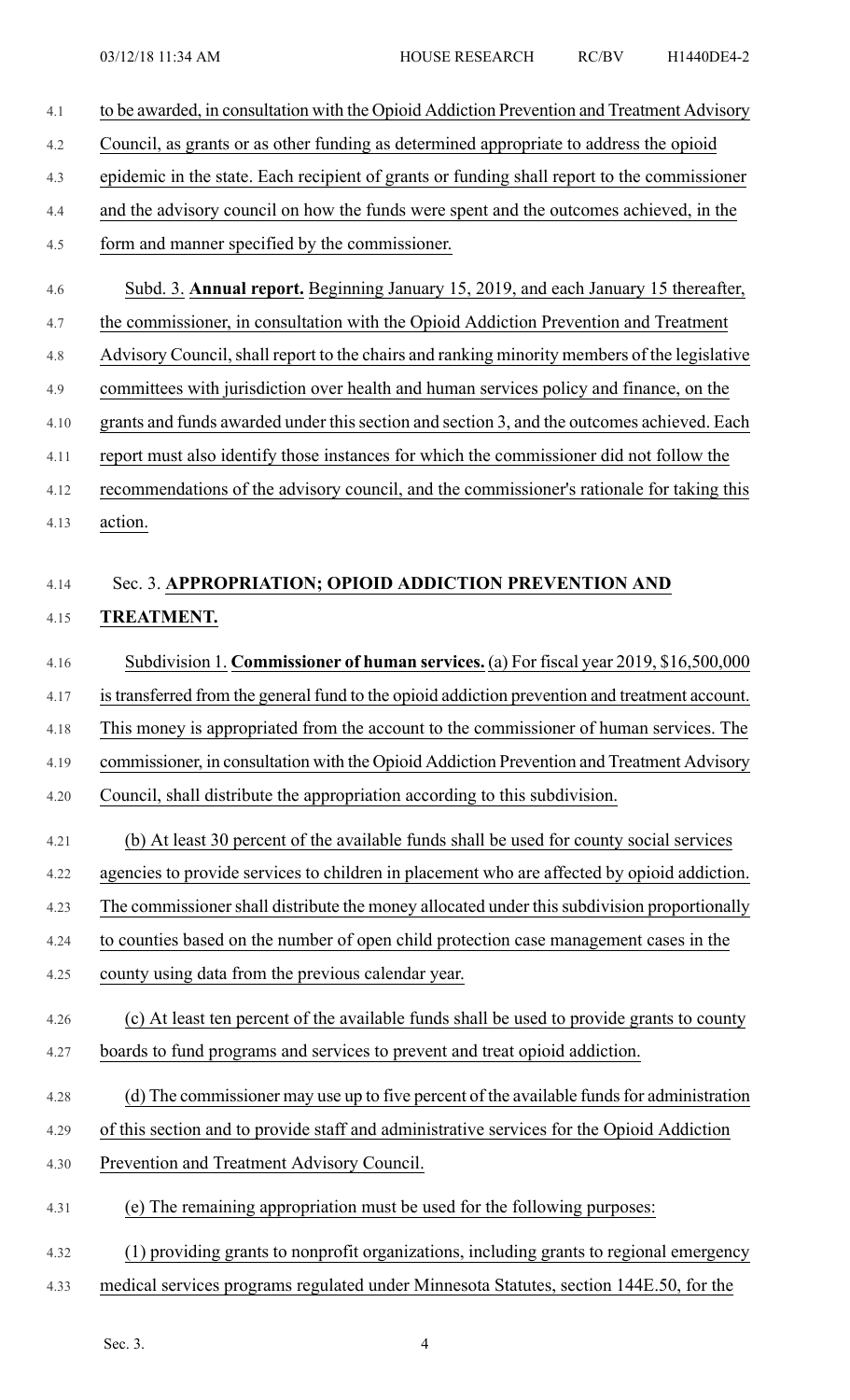| 5.1  | purpose of expanding prescriber education and public awareness, and the purchase of opiate     |
|------|------------------------------------------------------------------------------------------------|
| 5.2  | antagonists for distribution to the healthcare and public safety communities; and              |
| 5.3  | (2) providing a five percent increase in medical assistance payment rates for substance        |
| 5.4  | use disorder services under Minnesota Statutes, section 254B.05, subdivision 5.                |
| 5.5  | (f) Each recipient of grants or funding shall report to the commissioner and the Opioid        |
| 5.6  | Addiction Prevention and Treatment Advisory Council on how the funds were spent and            |
| 5.7  | the outcomes achieved, in the form and manner specified by the commissioner.                   |
| 5.8  | $(g)$ Of the amount transferred in paragraph (a), \$15,000,000 shall remain as base funding    |
| 5.9  | for the opioid addiction prevention and treatment account, for fiscal year 2020 and subsequent |
| 5.10 | fiscal years.                                                                                  |
| 5.11 | Subd. 2. Board of Pharmacy. For fiscal year 2019, \$3,500,000 from the general fund            |
| 5.12 | is transferred to the opioid addiction prevention and treatment account. This money is         |
| 5.13 | appropriated from the account to the Board of Pharmacy, to integrate the prescription          |
| 5.14 | monitoring program database with electronic health records on a statewide basis. The board     |
| 5.15 | may use this funding to contract with a vendor for technical assistance, provide grants to     |
| 5.16 | health care providers, and to make any necessary technological modifications to the            |
| 5.17 | prescription monitoring program database. This funding does not cancel and is available        |
| 5.18 | until expended.                                                                                |
| 5.19 | Sec. 4. BEYOND OPIOIDS PROJECT.                                                                |
| 5.20 | \$1,600,000 in fiscal year 2018 is appropriated from the general fund to the commissioner      |
| 5.21 | of administration for grants to Twin Cities Public Television and to the Association of        |
| 5.22 | Minnesota Public Educational Radio Stations to produce the Beyond Opioids Project in           |
| 5.23 | collaboration with the stations of the Minnesota Public Television Association. Seventy        |
| 5.24 | percent of this funding shall go to Twin Cities Public Television and 30 percent shall go to   |
| 5.25 | the Association of Minnesota Public Educational Radio Stations. This appropriation is          |
| 5.26 | available until June 30, 2019.                                                                 |
| 5.27 | <b>EFFECTIVE DATE.</b> This section is effective the day following final enactment.            |
| 5.28 | Sec. 5. ADVISORY COUNCIL FIRST MEETING.                                                        |
| 5.29 | The commissioner of human services shall convene the first meeting of the Opioid               |
| 5.30 | Addiction Prevention and Treatment Advisory Council established under Minnesota Statutes,      |
| 5.31 | section 151.255, no later than October 1, 2018. The members shall elect a chair at the first   |
| 5.32 | meeting."                                                                                      |
|      |                                                                                                |